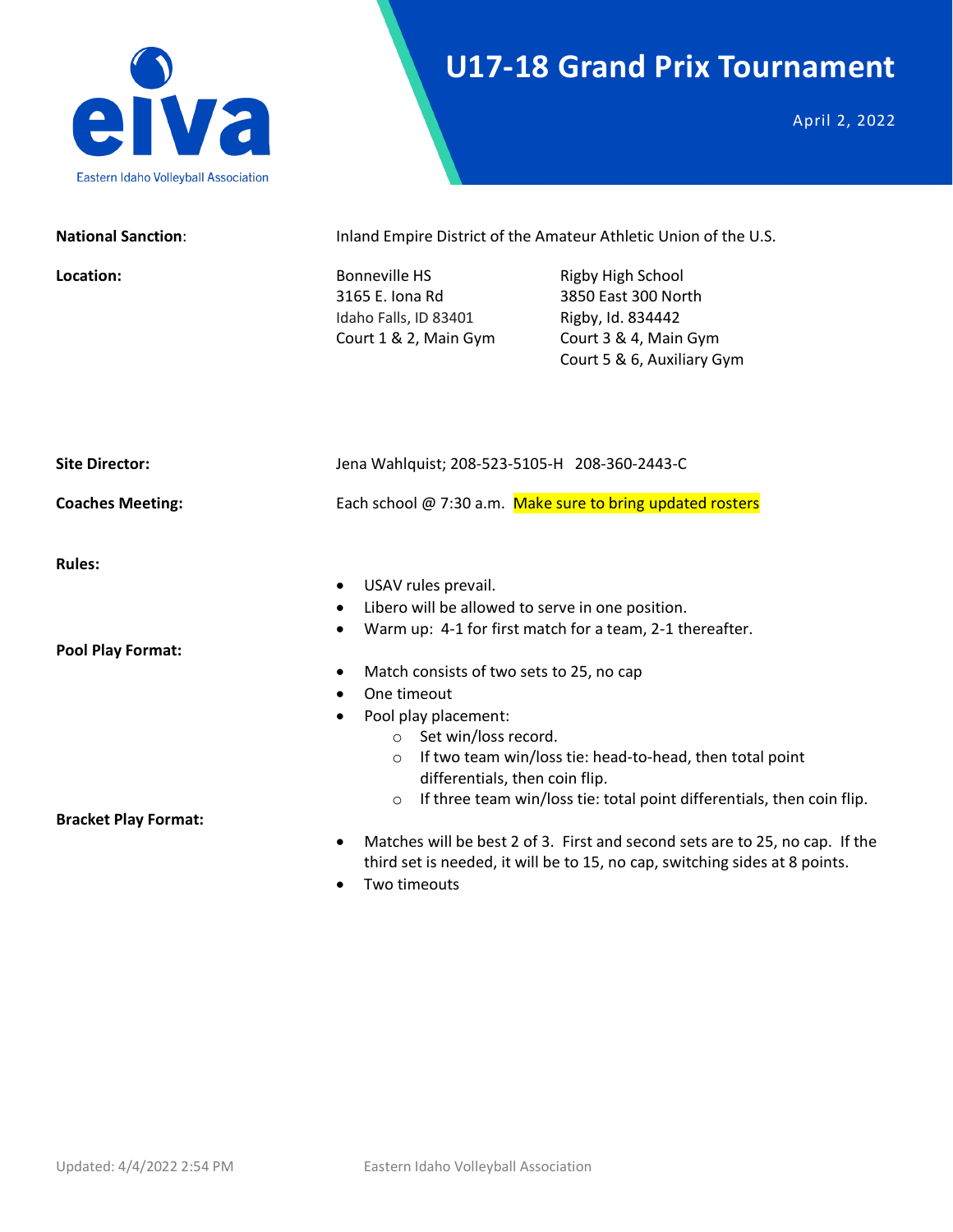# **Pools, Saturday 8 AM**

| Pool A (Court 1)<br>Bonneville HS Main Gym | Pool B (Court 2)<br>Bonneville HS Main Gym | Pool C (Court 3)<br>Rigby HS Main Gym |
|--------------------------------------------|--------------------------------------------|---------------------------------------|
| <b>Bonneville Trish</b>                    | <b>K-Town 18 Jess</b>                      | <b>Vortex 17 Lacey</b>                |
| <b>Salt Lake 17 Green</b>                  | <b>Rebels 17 Prime</b>                     | <b>Rebels 17 Select</b>               |
| <b>Pocatello Elite White</b>               | <b>Pocatello Elite Navy</b>                | <b>Butte U17</b>                      |
| <b>3C Volleyball</b>                       | <b>Bonneville 16 Kiley</b>                 | Firth U17                             |
| Pool D (Court 4)<br>Rigby HS Main Gym      | Pool E (Court 5)<br>Rigby HS Aux Gym       | Pool F (Court 6)<br>Rigby HS Aux Gym  |
| <b>Club Idaho 17 Premier</b>               | <b>Club Idaho 18 Premier</b>               | <b>Rebels 18 Prime</b>                |
| <b>IMUA Tiffaney</b>                       | <b>EIVC 17 Hunter</b>                      | <b>Magic Valley Ridge 17</b>          |
| <b>MT Borah CVB Angie</b>                  | <b>SIVA 17 White</b>                       | <b>Ririe Legends U18 Gold</b>         |
| <b>Bruins 17</b>                           | <b>WSW VB Raymee</b>                       | <b>Burley Club Volleyball</b>         |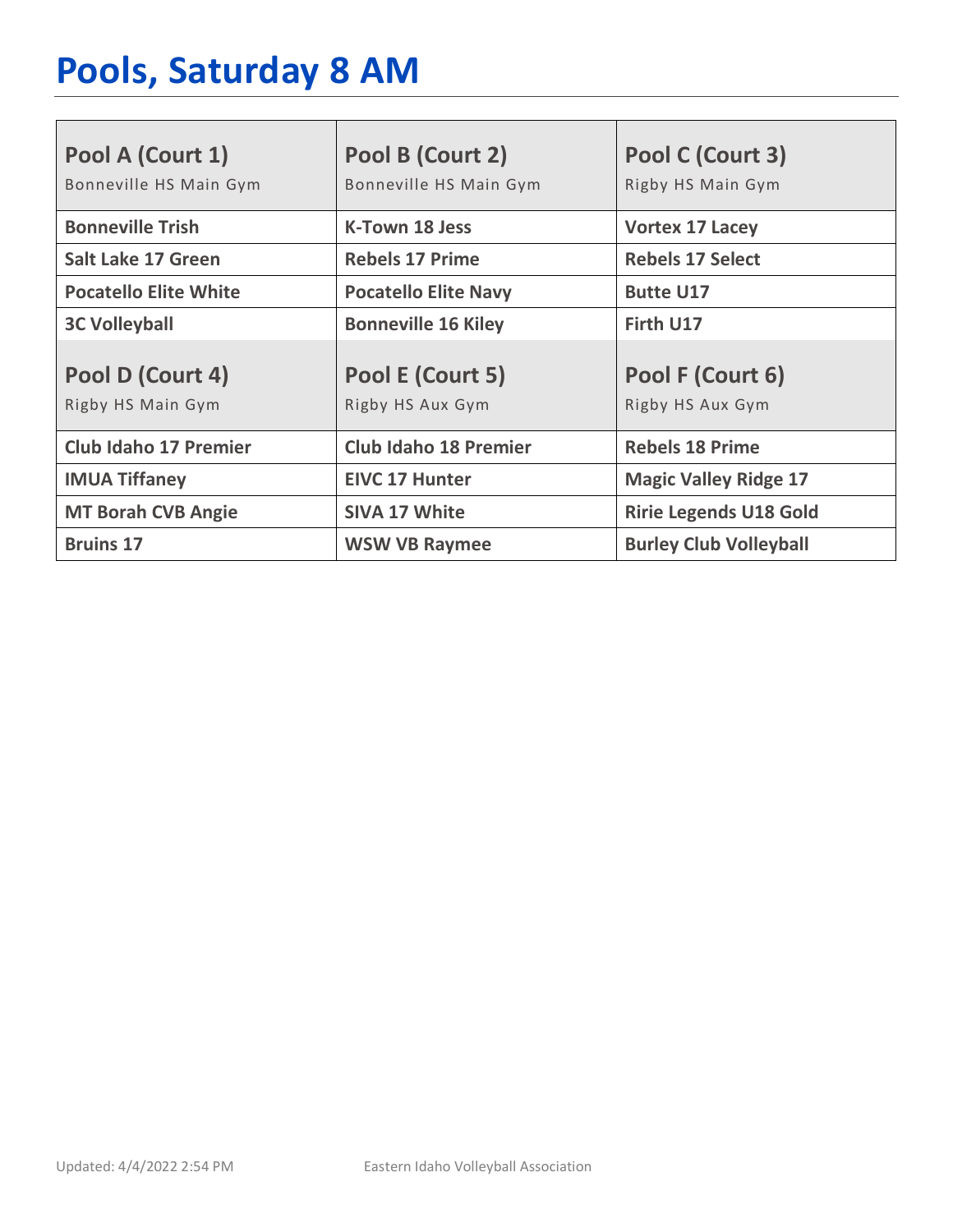## **Pool Play, 4 Teams**

*Matches consist of two sets to 25, no cap.*

*Pool place is determined by win/loss record. In the event a two-team tiebreaker is needed, use head-to-head result, then total point differentials, then a coin flip. In the event a three-team tiebreaker is needed, use total point differentials, then a coin flip.*

*Point differential is the point difference in a set score between two teams. For example, if team 1 wins a set over team 3 by a score of 25-20, record +5 for team 1 and -5 for team 3. At the end of pool play, sum the point differentials for each team to get a total point differential amount.* 

|        | <b>Team Name</b> | <b>Wins</b> | <b>Losses</b> | <b>Point Differentials</b> | <b>Total</b> | Place |
|--------|------------------|-------------|---------------|----------------------------|--------------|-------|
| Team 1 |                  |             |               |                            |              |       |
| Team 2 |                  |             |               |                            |              |       |
| Team 3 |                  |             |               |                            |              |       |
| Team 4 |                  |             |               |                            |              |       |

|                                        | Match $2 \times 4(1)$ Scores:              |
|----------------------------------------|--------------------------------------------|
|                                        |                                            |
|                                        | Match $4 \quad 2 \text{ vs } 3(1)$ Scores: |
| Match 5 $3$ vs 4 (2) Scores:           |                                            |
| Match $6 \t1 \text{ vs } 2(4)$ Scores: |                                            |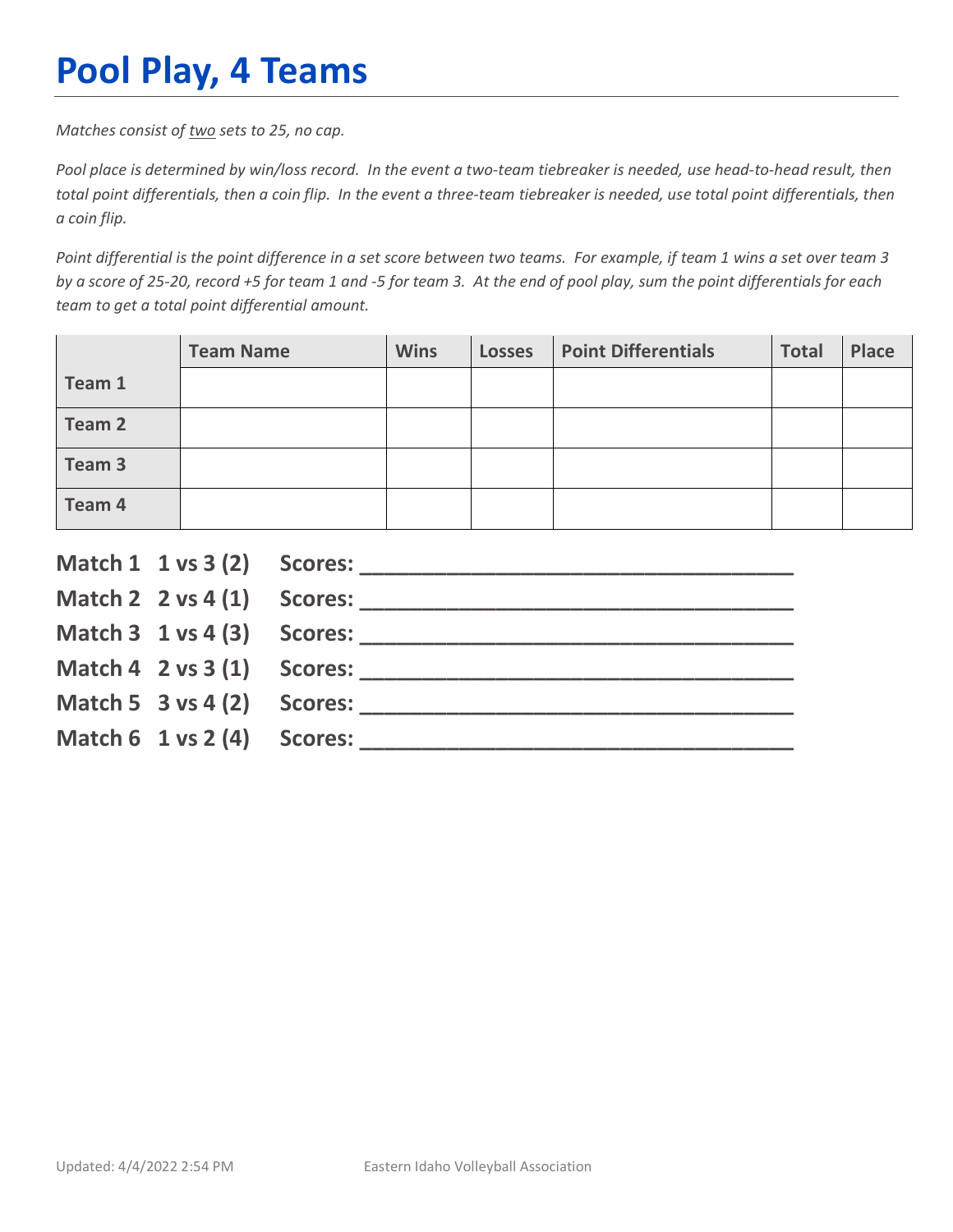## **Pool Play, 3 Teams**

*Matches consist of three sets to 25, no cap.*

*Pool place is determined by win/loss record. In the event a two-team tiebreaker is needed, use head-to-head result, then total point differentials, then a coin flip. In the event a three-team tiebreaker is needed, use total point differentials, then a coin flip.*

*Point differential is the point difference in a set score between two teams. For example, if team 1 wins a set over team 3 by a score of 25-20, record +5 for team 1 and -5 for team 3. At the end of pool play, sum the point differentials for each team to get a total point differential amount.* 

|        | <b>Team Name</b> | <b>Wins</b> | <b>Losses</b> | <b>Point Differentials</b> | <b>Total</b> | Place |
|--------|------------------|-------------|---------------|----------------------------|--------------|-------|
| Team 1 |                  |             |               |                            |              |       |
| Team 2 |                  |             |               |                            |              |       |
| Team 3 |                  |             |               |                            |              |       |

| Match 1 1 vs 3 (2) Scores:             |  |
|----------------------------------------|--|
| Match 2 $2 \text{ vs } 3(1)$ Scores:   |  |
| Match $3 \t1 \text{ vs } 2(3)$ Scores: |  |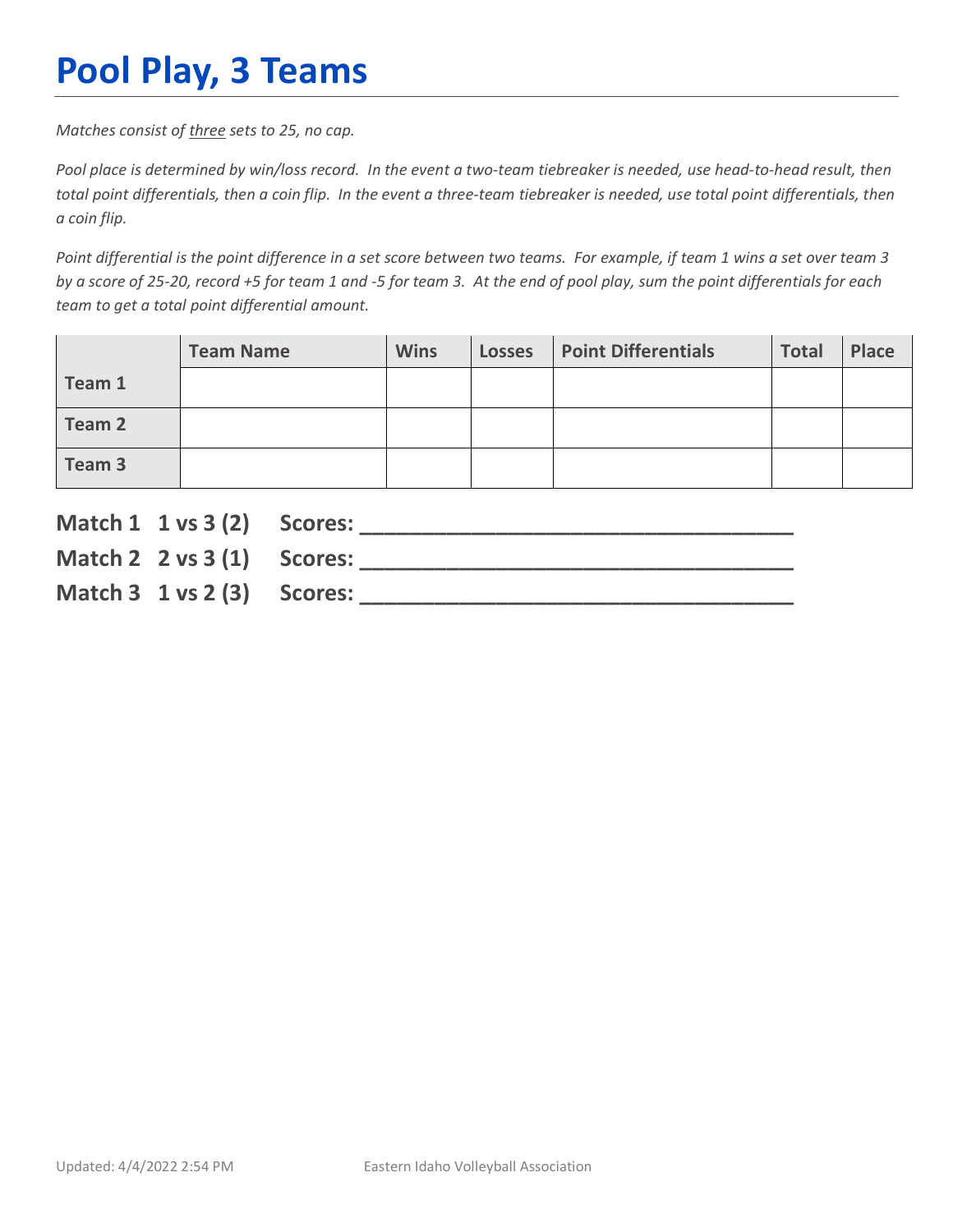## **Bracket Seeding**

*Teams are seeded by their pool place and number of pool play wins. When a tiebreaker is needed, use total point differentials, then a coin flip.*

#### **1st Place Teams**

| Pool | <b>Team Name</b> | <b>Wins</b> | <b>Total Point Diff</b> | Seeding (1-6) |
|------|------------------|-------------|-------------------------|---------------|
| A    |                  |             |                         |               |
| B    |                  |             |                         |               |
|      |                  |             |                         |               |
| D    |                  |             |                         |               |
| E    |                  |             |                         |               |
|      |                  |             |                         |               |

### **2nd Place Teams**

| Pool | <b>Team Name</b> | <b>Wins</b> | <b>Total Point Diff</b> | <b>Seeding (7-12)</b> |
|------|------------------|-------------|-------------------------|-----------------------|
| A    |                  |             |                         |                       |
| B    |                  |             |                         |                       |
|      |                  |             |                         |                       |
| D    |                  |             |                         |                       |
| E    |                  |             |                         |                       |
|      |                  |             |                         |                       |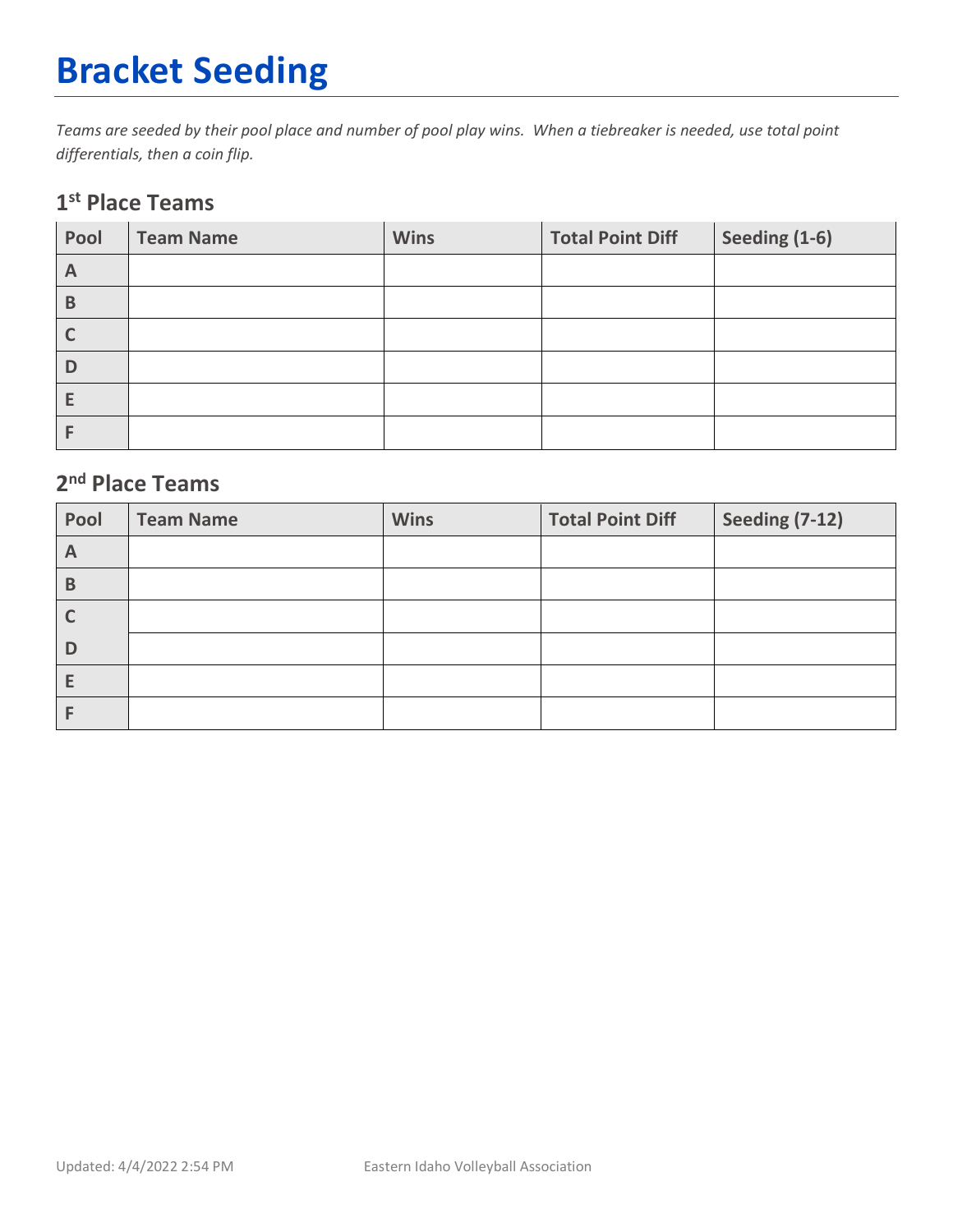## **Bracket Seeding**

### **3rd Place Teams**

| Pool | <b>Team Name</b> | <b>Wins</b> | <b>Total Point Diff</b> | <b>Seeding (13-18)</b> |
|------|------------------|-------------|-------------------------|------------------------|
| A    |                  |             |                         |                        |
| B    |                  |             |                         |                        |
|      |                  |             |                         |                        |
| D    |                  |             |                         |                        |
|      |                  |             |                         |                        |
|      |                  |             |                         |                        |

#### **4th Place Teams**

| Pool | <b>Team Name</b> | <b>Wins</b> | <b>Total Point Diff</b> | <b>Seeding (19-24)</b> |
|------|------------------|-------------|-------------------------|------------------------|
| A    |                  |             |                         |                        |
| B    |                  |             |                         |                        |
|      |                  |             |                         |                        |
| D    |                  |             |                         |                        |
|      |                  |             |                         |                        |
|      |                  |             |                         |                        |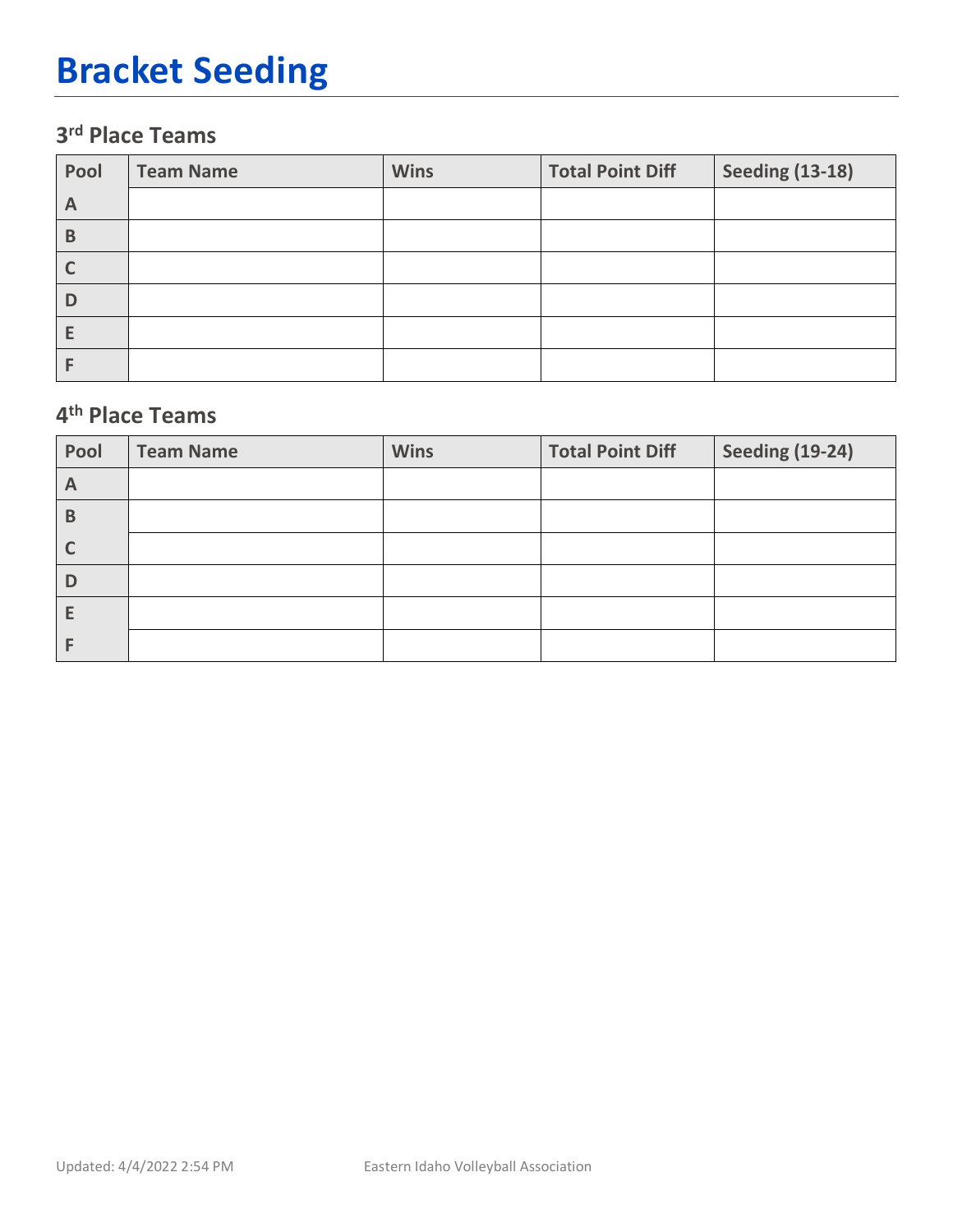### **Gold Bracket Championship**

#### **Bonneville High School Main Gym**

| (1) Bonneville 18 Trish   |                      |                      |                     |
|---------------------------|----------------------|----------------------|---------------------|
| Match 1, Ct. 1            | Bonneville 18 Trish  |                      |                     |
| Ref: 25-13, 25-9          |                      |                      |                     |
| (8) Club Idaho 18         |                      |                      |                     |
| Premier                   |                      |                      |                     |
|                           | Match 5, Ct. 1       | Bonneville 18 Trish  |                     |
|                           | Ref: Loser Match 3   |                      |                     |
| (4) IMUA Tiffaney         | $25-11, 25-11$       |                      |                     |
| Match 3, Ct. 1            | <b>IMUA Tiffaney</b> |                      |                     |
| Ref: Loser Match 1        |                      |                      |                     |
| $25 - 20, 25 - 18$        |                      |                      |                     |
| (5) Magic Valley Ridge 17 |                      |                      |                     |
|                           |                      | Match 7, Ct. 1       | Bonneville 18 Trish |
|                           |                      | Ref: Loser Match 5/6 |                     |
|                           |                      |                      |                     |
| (3) EIVC 17               |                      | $25-15, 25-18$       |                     |
| Match 4, Ct. 2            | Bonneville 16        |                      |                     |
| Ref: Loser Match 2        |                      |                      |                     |
| 22-25, 13-25              |                      |                      |                     |
| (6) Bonneville 16         |                      |                      |                     |
|                           | Match 6, Ct. 2       | Bonneville 16        |                     |
|                           | Ref: Loser Match 4   |                      |                     |
| (2) Vortex 17 Lacey       | 25-27, 28-26, 15-10  |                      |                     |
| Match 2, Ct. 2            | Vortex 17 Lacey      |                      |                     |
| Ref: 6                    |                      |                      |                     |
| 25-19, 25-21              |                      |                      |                     |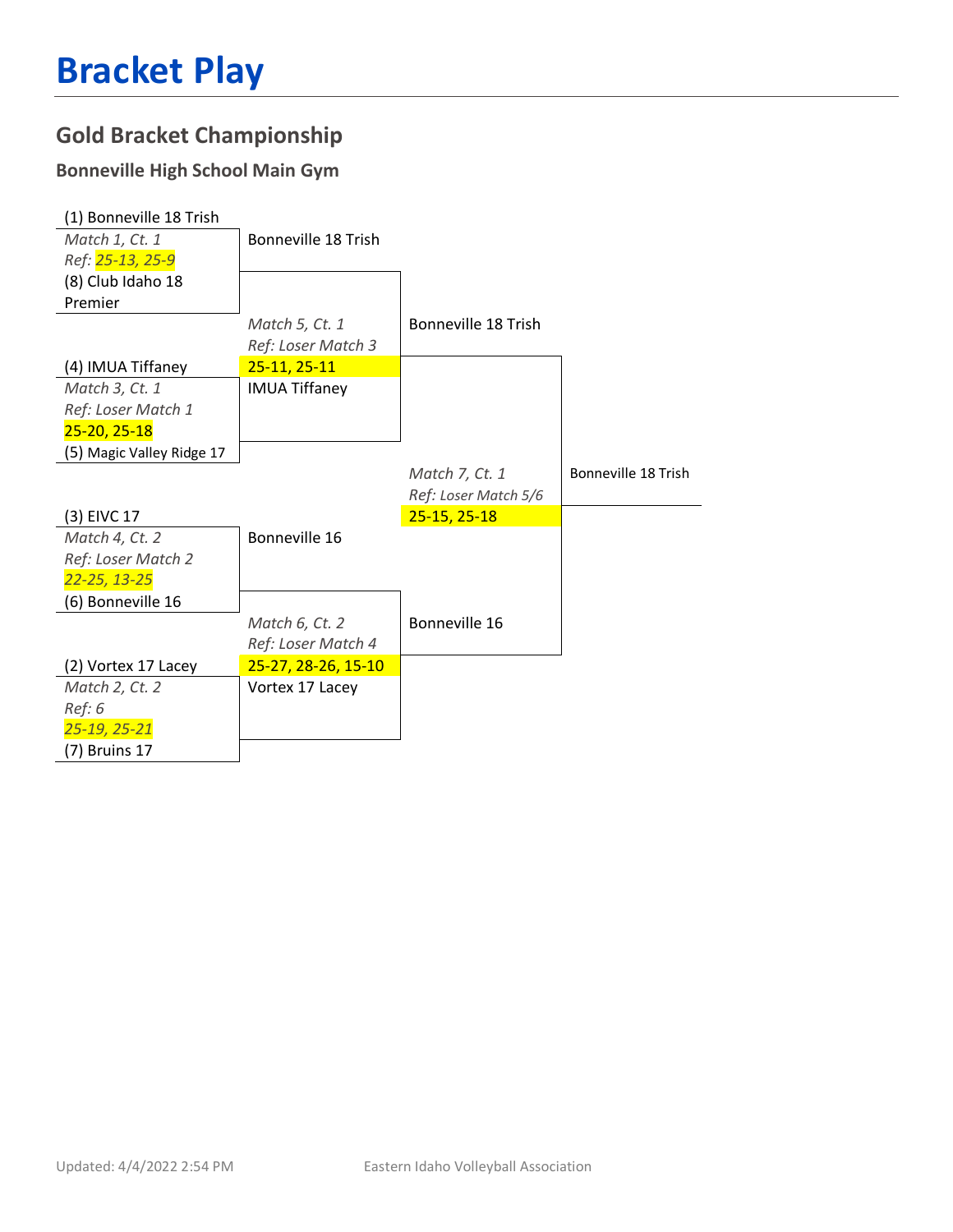### **Silver Bracket Championship**

#### **Rigby High School Main Gym**

| (9) Salt Lake 17 Green      |                      |                      |                      |
|-----------------------------|----------------------|----------------------|----------------------|
| Match 1, Ct. 3              | Salt Lake 17 Green   |                      |                      |
| Ref: 13                     |                      |                      |                      |
| 25-19, 25-20                |                      |                      |                      |
| (16) K-Town 18 Jess         |                      |                      |                      |
|                             | Match 5, Ct. 3       | Pocatello Elite Navy |                      |
|                             | Ref: Loser Match 3   |                      |                      |
| (12) Pocatello Elite Navy   | 25-15, 22-25, 7-15   |                      |                      |
| Match 3, Ct. 3              | Pocatello Elite Navy |                      |                      |
| Ref: Loser Match 1          |                      |                      |                      |
| 25-21, 25-22                |                      |                      |                      |
| (13) Ririe Legends U18 Gold |                      |                      |                      |
|                             |                      | Match 7, Ct. 3       | Pocatello Elite Navy |
|                             |                      |                      |                      |
|                             |                      | Ref: Loser Match 5/6 |                      |
| (11) Rebels 17 Select       |                      | 21-25, 25-23, 15-9   |                      |
| Match 4, Ct. 4              | Rebels 17 Select     |                      |                      |
| Ref: Loser Match 2          |                      |                      |                      |
| 26-24, 25-20                |                      |                      |                      |
| (14) WSW Rayme              |                      |                      |                      |
|                             | Match 6, Ct. 4       | Rebels 18 Prime      |                      |
|                             | Ref: Loser Match 4   |                      |                      |
| (10) Rebels 18 Prime        | $17 - 25, 8 - 25$    |                      |                      |
| Match 2, Ct. 4              | Rebels 18 Prime      |                      |                      |
| Ref: 14                     |                      |                      |                      |
| 25-22, 21-25, 15-12         |                      |                      |                      |